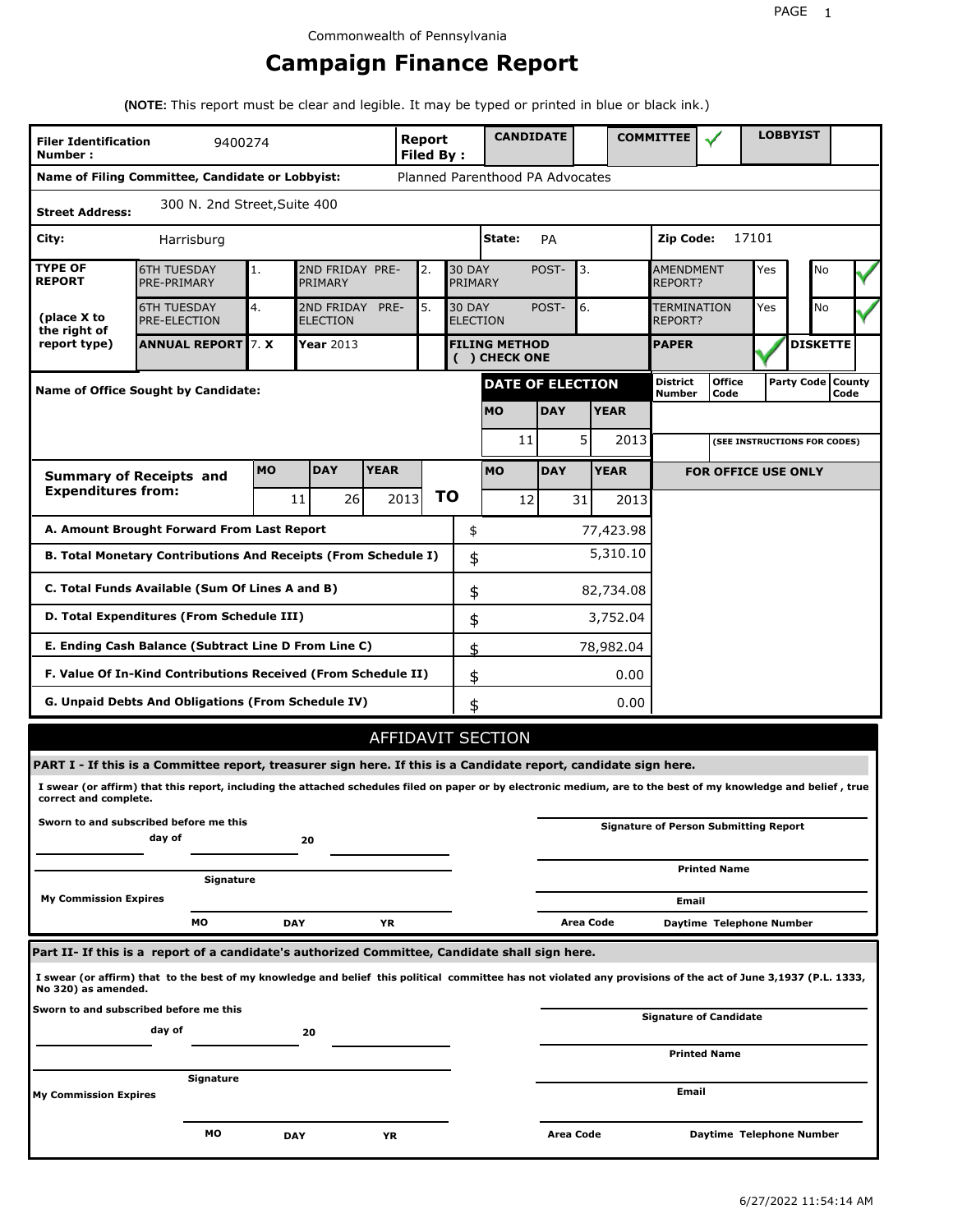# **SCHEDULE I CONTRIBUTIONS AND RECEIPTS**

**Detailed Summary Page**

| <b>Name of Filing Committee or Candidate</b>                                                                                                                                                | <b>Reporting Period</b> |                  |    |            |  |  |  |  |
|---------------------------------------------------------------------------------------------------------------------------------------------------------------------------------------------|-------------------------|------------------|----|------------|--|--|--|--|
| Planned Parenthood PA Advocates                                                                                                                                                             | From:                   | $11/26/2013$ To: |    | 12/31/2013 |  |  |  |  |
| 1. Unitemized Contributions Received - \$50.00 or Less Per Contributor                                                                                                                      |                         |                  |    |            |  |  |  |  |
| <b>TOTAL for the Reporting Period</b>                                                                                                                                                       |                         | (1)              | \$ | 2,100.10   |  |  |  |  |
| 2. Contributions Received - \$50.01 To \$250.00 (From Part A and Part B)                                                                                                                    |                         |                  |    |            |  |  |  |  |
| <b>Contributions Received From Political Committees (Part A)</b>                                                                                                                            |                         |                  | \$ | 0.00       |  |  |  |  |
| All Other Contributions (Part B)                                                                                                                                                            |                         |                  | \$ | 2,210.00   |  |  |  |  |
| <b>TOTAL for the Reporting Period</b>                                                                                                                                                       |                         | (2)              | \$ | 2,210.00   |  |  |  |  |
| 3. Contributions Received Over \$250.00 (From Part C and Part D)                                                                                                                            |                         |                  |    |            |  |  |  |  |
| <b>Contributions Received From Political Committees (Part C)</b>                                                                                                                            |                         |                  | \$ | 0.00       |  |  |  |  |
| All Other Contributions (Part D)                                                                                                                                                            |                         |                  | \$ | 1,000.00   |  |  |  |  |
|                                                                                                                                                                                             |                         |                  |    |            |  |  |  |  |
| <b>TOTAL for the Reporting Period</b>                                                                                                                                                       |                         | (3)              | \$ | 1,000.00   |  |  |  |  |
| 4. Other Receipts, Refunds, Interest Earned, Returned Checks, Etc. (From Part E)                                                                                                            |                         |                  |    |            |  |  |  |  |
| <b>TOTAL for the Reporting Period</b>                                                                                                                                                       |                         | (4)              | \$ | 0.00       |  |  |  |  |
|                                                                                                                                                                                             |                         |                  |    |            |  |  |  |  |
| Total Monetary Contributions and Receipts During this Reporting Period (Add and enter amount<br>totals from Boxes 1,2,3 and 4; also enter this amount on Page1, Report Cover Page, Item B.) |                         |                  | \$ | 5,310.10   |  |  |  |  |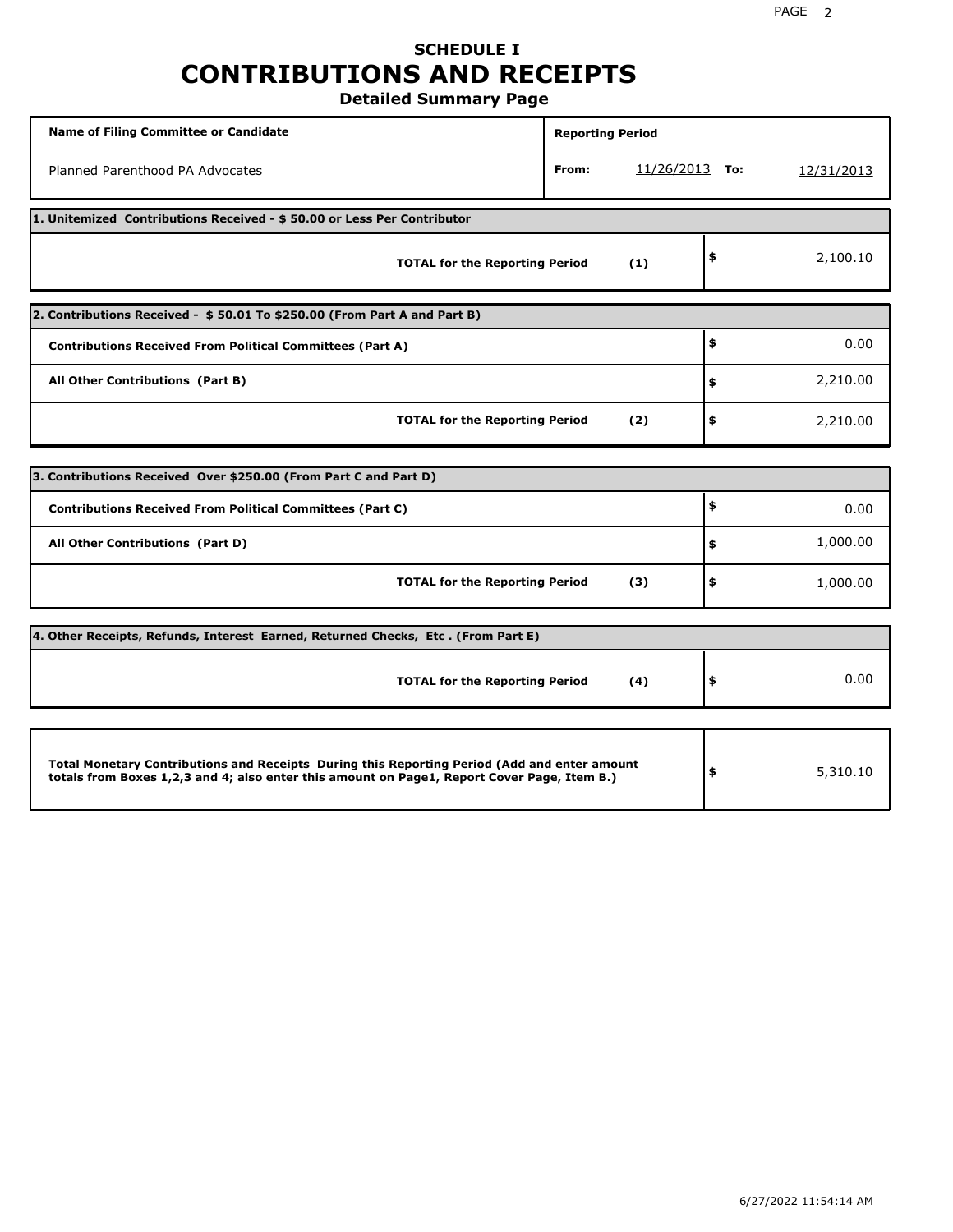# **PART A CONTRIBUTIONS RECEIVED FROM POLITICAL COMMITTEES**

**\$50.01 TO \$250.00**

 **Use this Part to itemize only contributions received from political committees with an aggregate value from \$50.01 to \$250.00 in the reporting period.**

| Name of Filing Committee or Candidate      |              |                   | <b>Reporting Period</b> |             |             |    |                   |  |
|--------------------------------------------|--------------|-------------------|-------------------------|-------------|-------------|----|-------------------|--|
|                                            |              |                   | From:                   |             | To:         |    |                   |  |
|                                            |              |                   |                         | <b>DATE</b> |             |    | <b>AMOUNT</b>     |  |
| <b>Full Name of Contributing Committee</b> |              |                   | <b>MO</b>               | <b>DAY</b>  | <b>YEAR</b> |    |                   |  |
| <b>Mailing Address</b>                     |              |                   |                         |             |             | \$ | 0.00              |  |
| City                                       | <b>State</b> | Zip Code (Plus 4) |                         |             |             |    |                   |  |
|                                            |              |                   |                         |             |             |    | <b>PAGE TOTAL</b> |  |
|                                            |              |                   |                         |             |             |    |                   |  |

**Enter Grand Total of Part A on Schedule I, Detailed Summary Page, Section 2.**

**\$** 0.00

6/27/2022 11:54:14 AM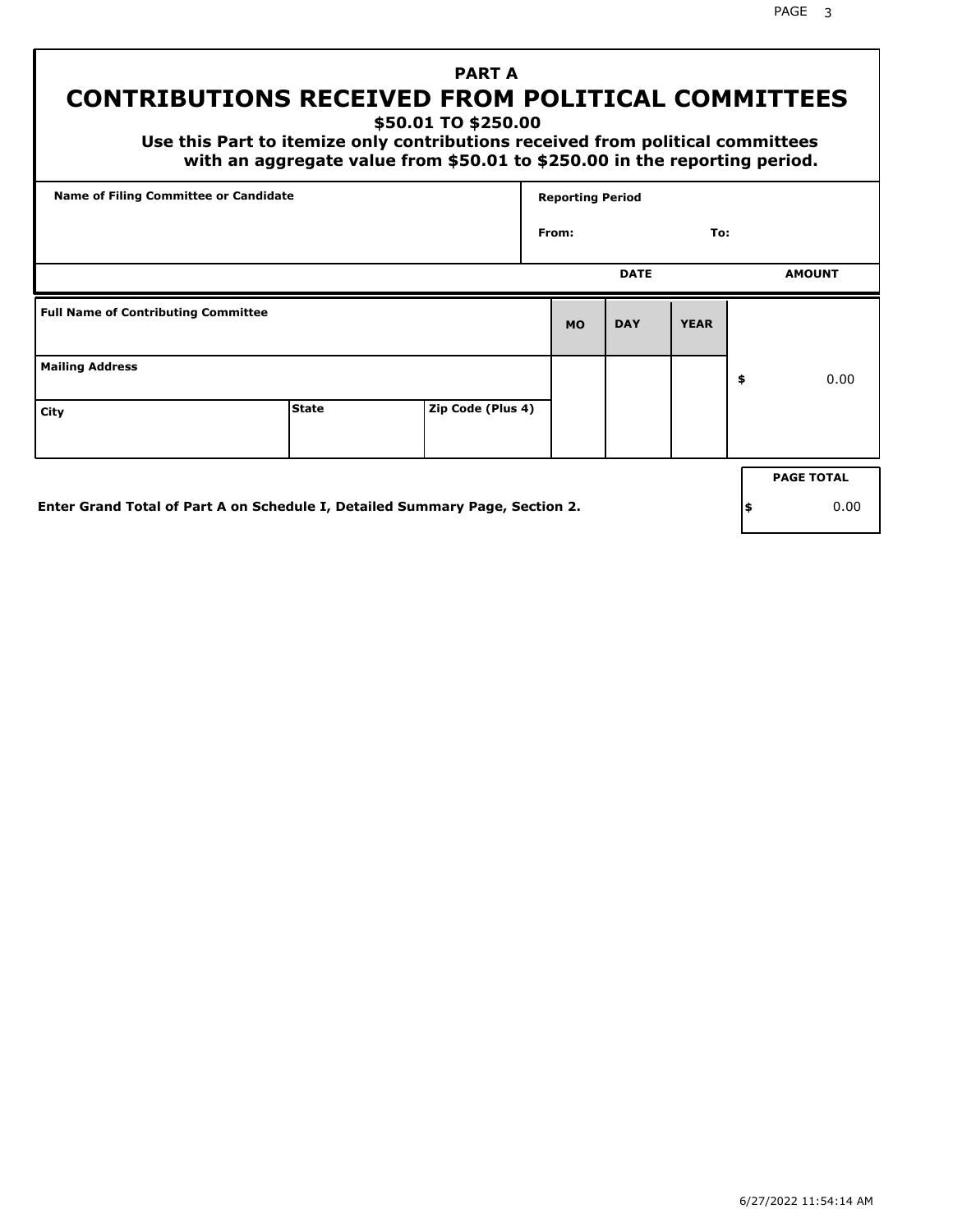|                                                     | <b>ALL OTHER CONTRIBUTIONS</b><br>Use this Part to itemize all other contributions with an aggregate value from<br>(Exclude contributions from political committees reported in Part A) | <b>PART B</b><br>\$50.01 TO \$250.00<br>\$50.01 to \$250.00 in the reporting period. |                         |                   |             |    |               |
|-----------------------------------------------------|-----------------------------------------------------------------------------------------------------------------------------------------------------------------------------------------|--------------------------------------------------------------------------------------|-------------------------|-------------------|-------------|----|---------------|
| Name of Filing Committee or Candidate               |                                                                                                                                                                                         |                                                                                      | <b>Reporting Period</b> |                   |             |    |               |
| Planned Parenthood PA Advocates                     |                                                                                                                                                                                         |                                                                                      | From:                   | <u>11/26/2013</u> | To:         |    | 12/31/2013    |
|                                                     |                                                                                                                                                                                         |                                                                                      |                         | <b>DATE</b>       |             |    | <b>AMOUNT</b> |
| <b>Full Name of Contributor</b><br>Morgan Plant     |                                                                                                                                                                                         |                                                                                      | <b>MO</b>               | <b>DAY</b>        | <b>YEAR</b> |    |               |
| <b>Mailing Address</b>                              | 322 S West Street                                                                                                                                                                       |                                                                                      |                         |                   |             | \$ | 200.00        |
| City                                                | <b>State</b>                                                                                                                                                                            | Zip Code (Plus 4)                                                                    | 12                      | 3                 | 2013        |    |               |
| Carlisle                                            | <b>PA</b>                                                                                                                                                                               | 17013                                                                                |                         |                   |             |    |               |
| <b>Full Name of Contributor</b><br>Kimberly Custer  |                                                                                                                                                                                         |                                                                                      | <b>MO</b>               | <b>DAY</b>        | <b>YEAR</b> |    |               |
| <b>Mailing Address</b>                              | 3440 Lehigh Street Box 289                                                                                                                                                              |                                                                                      |                         |                   |             | \$ | 90.00         |
| City<br>Allentown                                   | <b>State</b><br><b>PA</b>                                                                                                                                                               | Zip Code (Plus 4)<br>18103                                                           | 12                      | 18                | 2013        |    |               |
| <b>Full Name of Contributor</b><br>Erika Fricke     |                                                                                                                                                                                         |                                                                                      | <b>MO</b>               | <b>DAY</b>        | <b>YEAR</b> |    |               |
| <b>Mailing Address</b>                              | 225 Taylor Street Front                                                                                                                                                                 |                                                                                      |                         |                   |             | Ş  | 100.00        |
| City<br>Pittsburgh                                  | <b>State</b><br>PA                                                                                                                                                                      | Zip Code (Plus 4)<br>15224                                                           | 12                      | 18                | 2013        |    |               |
| <b>Full Name of Contributor</b><br>Marcia Nye       |                                                                                                                                                                                         |                                                                                      | <b>MO</b>               | <b>DAY</b>        | <b>YEAR</b> |    |               |
| <b>Mailing Address</b>                              | 220 N 25th Street                                                                                                                                                                       |                                                                                      |                         |                   |             | \$ | 67.50         |
| City<br>Camp Hill                                   | <b>State</b><br>PA                                                                                                                                                                      | Zip Code (Plus 4)<br>17011                                                           | 12                      | 18                | 2013        |    |               |
| <b>Full Name of Contributor</b><br>Elizabeth Randol |                                                                                                                                                                                         |                                                                                      | <b>MO</b>               | <b>DAY</b>        | <b>YEAR</b> |    |               |
| <b>Mailing Address</b>                              | 622 S webster Avenue                                                                                                                                                                    |                                                                                      |                         |                   |             | \$ | 237.50        |
| City<br>Scranton                                    | <b>State</b><br>PA                                                                                                                                                                      | Zip Code (Plus 4)<br>18505                                                           | 12                      | 18                | 2013        |    |               |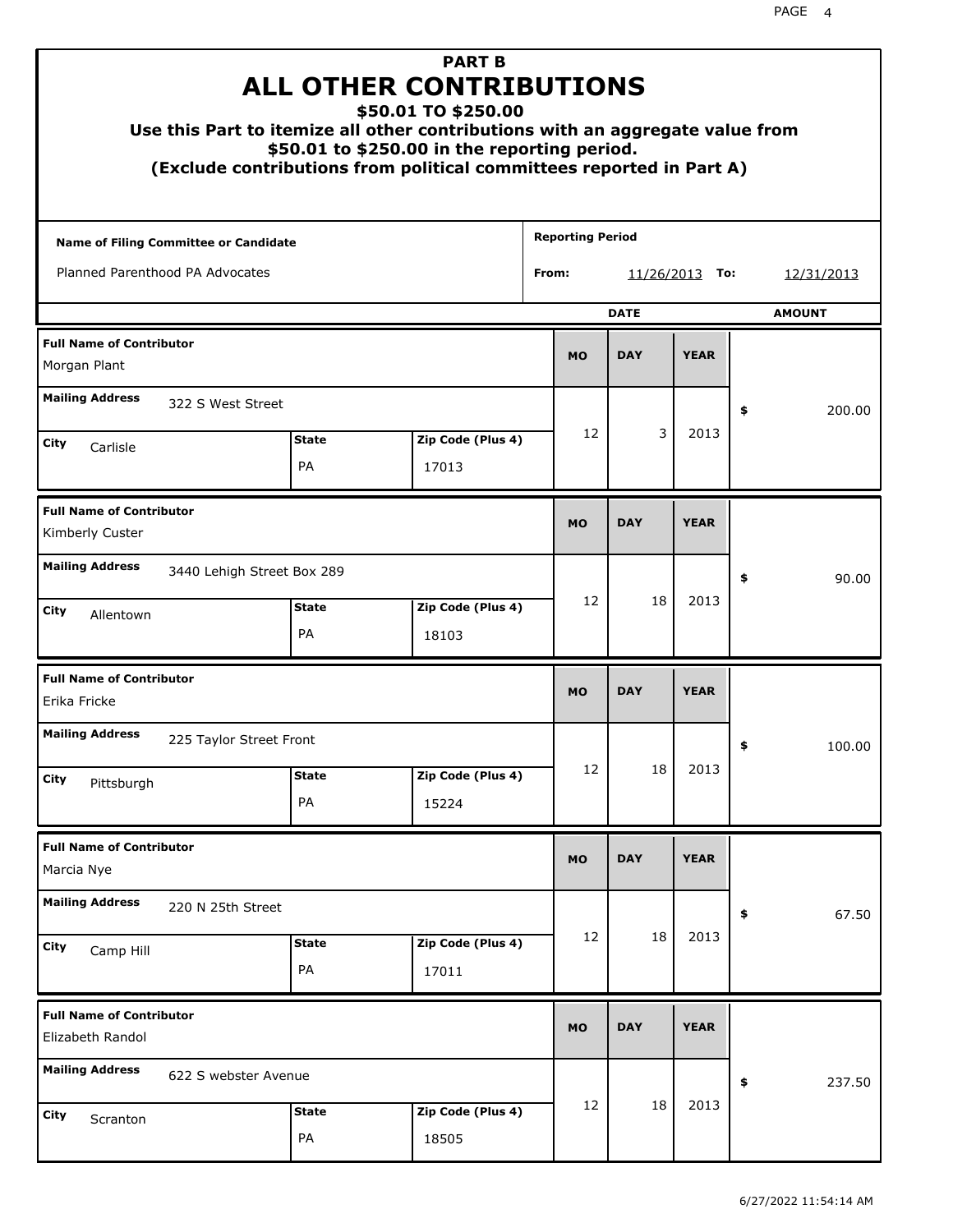| <b>Full Name of Contributor</b>                  |              |                   | <b>MO</b> | <b>DAY</b> | <b>YEAR</b> |              |
|--------------------------------------------------|--------------|-------------------|-----------|------------|-------------|--------------|
| Deborah Graves                                   |              |                   |           |            |             |              |
| <b>Mailing Address</b><br>1640 Winchester Drive  |              |                   |           |            |             | 250.00<br>\$ |
| City<br><b>Blue Bell</b>                         | <b>State</b> | Zip Code (Plus 4) | 12        | 18         | 2013        |              |
|                                                  | PA           | 19422             |           |            |             |              |
| <b>Full Name of Contributor</b><br>Paul Gilbert  |              |                   | <b>MO</b> | <b>DAY</b> | <b>YEAR</b> |              |
| <b>Mailing Address</b><br>27 Heron Hill Drive    |              |                   |           |            |             | 100.00<br>\$ |
| City                                             | <b>State</b> | Zip Code (Plus 4) | 12        | 18         | 2013        |              |
| Downingtown                                      | PA           | 19335             |           |            |             |              |
| <b>Full Name of Contributor</b><br>George Brantz |              |                   | <b>MO</b> | <b>DAY</b> | <b>YEAR</b> |              |
| <b>Mailing Address</b><br>Briar House A54        |              |                   |           |            |             | 100.00<br>\$ |
| City<br><b>Elkins Park</b>                       | <b>State</b> | Zip Code (Plus 4) | 12        | 18         | 2013        |              |
|                                                  | PA           | 19027             |           |            |             |              |
|                                                  |              |                   |           |            |             |              |
| <b>Full Name of Contributor</b><br>Gail Keim     |              |                   | <b>MO</b> | <b>DAY</b> | <b>YEAR</b> |              |
| <b>Mailing Address</b><br>PO Box 496             |              |                   |           |            |             | 125.00<br>\$ |
| City                                             | <b>State</b> | Zip Code (Plus 4) | 12        | 18         | 2013        |              |
| Solebury                                         | PA           | 18963             |           |            |             |              |
| <b>Full Name of Contributor</b><br>Tam St Claire |              |                   | <b>MO</b> | <b>DAY</b> | <b>YEAR</b> |              |
| <b>Mailing Address</b><br>1650 Franklynn Drive   |              |                   |           |            |             | 90.00<br>\$  |
| City                                             | <b>State</b> | Zip Code (Plus 4) | 12        | 19         | 2013        |              |
| Furlong                                          | PA           | 18925             |           |            |             |              |
| <b>Full Name of Contributor</b><br>Denick Herrin |              |                   | <b>MO</b> | <b>DAY</b> | <b>YEAR</b> |              |
| <b>Mailing Address</b><br>419 Chestnut Street    |              |                   |           |            |             | 90.00<br>\$  |
| City<br>Wayne                                    | <b>State</b> | Zip Code (Plus 4) | 12        | 19         | 2013        |              |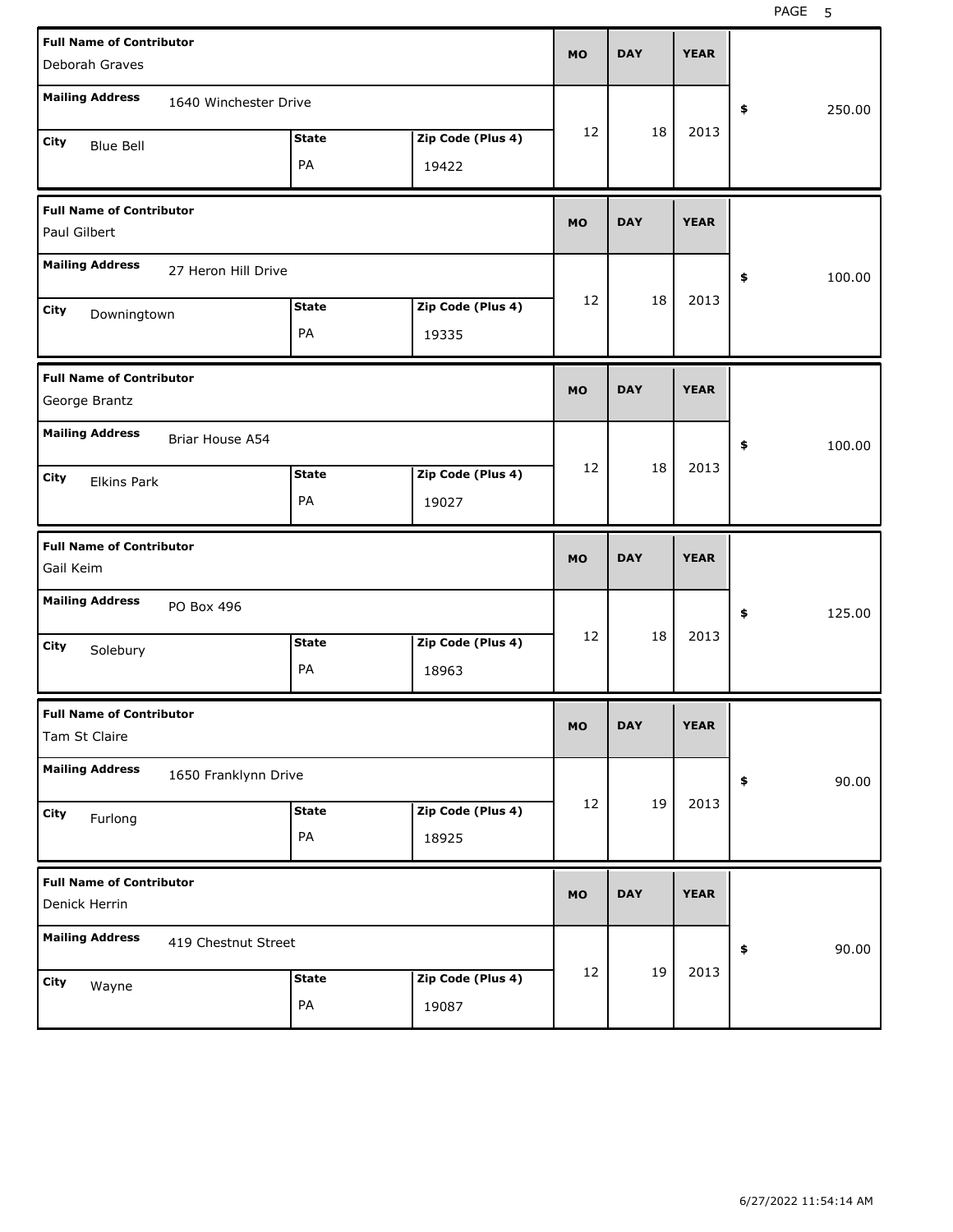| <b>Full Name of Contributor</b><br>Debra Weiner      |                           |                            | <b>MO</b> | <b>DAY</b> | <b>YEAR</b> |              |
|------------------------------------------------------|---------------------------|----------------------------|-----------|------------|-------------|--------------|
| <b>Mailing Address</b><br>5521 Clymer Road           |                           |                            |           |            |             | \$<br>90.00  |
| City<br>Quakertown                                   | <b>State</b><br>PA        | Zip Code (Plus 4)<br>18951 | 12        | 19         | 2013        |              |
| <b>Full Name of Contributor</b><br>Ruth Marcon       |                           |                            | <b>MO</b> | <b>DAY</b> | <b>YEAR</b> |              |
| <b>Mailing Address</b><br>326 N 27th Street          |                           |                            |           |            |             | \$<br>90.00  |
| City<br>Allentown                                    | <b>State</b><br>PA        | Zip Code (Plus 4)<br>18104 | 12        | 19         | 2013        |              |
| <b>Full Name of Contributor</b><br>Dorothy Meggitt   |                           |                            | <b>MO</b> | <b>DAY</b> | <b>YEAR</b> |              |
| <b>Mailing Address</b><br>5950 Pidcock Creek Road    |                           |                            |           |            |             | \$<br>90.00  |
| City<br>New Hope                                     | <b>State</b><br>PA        | Zip Code (Plus 4)<br>18938 | 12        | 19         | 2013        |              |
|                                                      |                           |                            |           |            |             |              |
| <b>Full Name of Contributor</b><br>Dayle Steinberg   |                           |                            | <b>MO</b> | <b>DAY</b> | <b>YEAR</b> |              |
| <b>Mailing Address</b><br>1144 Locust Street         |                           |                            |           |            |             | \$<br>90.00  |
| City<br>Philadelphia                                 | <b>State</b><br>PA        | Zip Code (Plus 4)<br>19107 | 12        | 19         | 2013        |              |
| <b>Full Name of Contributor</b><br>Linda Lemmon      |                           |                            | <b>MO</b> | <b>DAY</b> | <b>YEAR</b> |              |
| <b>Mailing Address</b><br>115 Rivermist Way          |                           |                            |           |            |             | 225.00<br>\$ |
| City<br>Vero Beach                                   | <b>State</b><br><b>FL</b> | Zip Code (Plus 4)<br>32963 | 12        | 19         | 2013        |              |
| <b>Full Name of Contributor</b><br>Barbara Ventresco |                           |                            | <b>MO</b> | <b>DAY</b> | <b>YEAR</b> |              |
| <b>Mailing Address</b><br>320 Mallwyd Road           |                           |                            |           | 19         | 2013        | 100.00<br>\$ |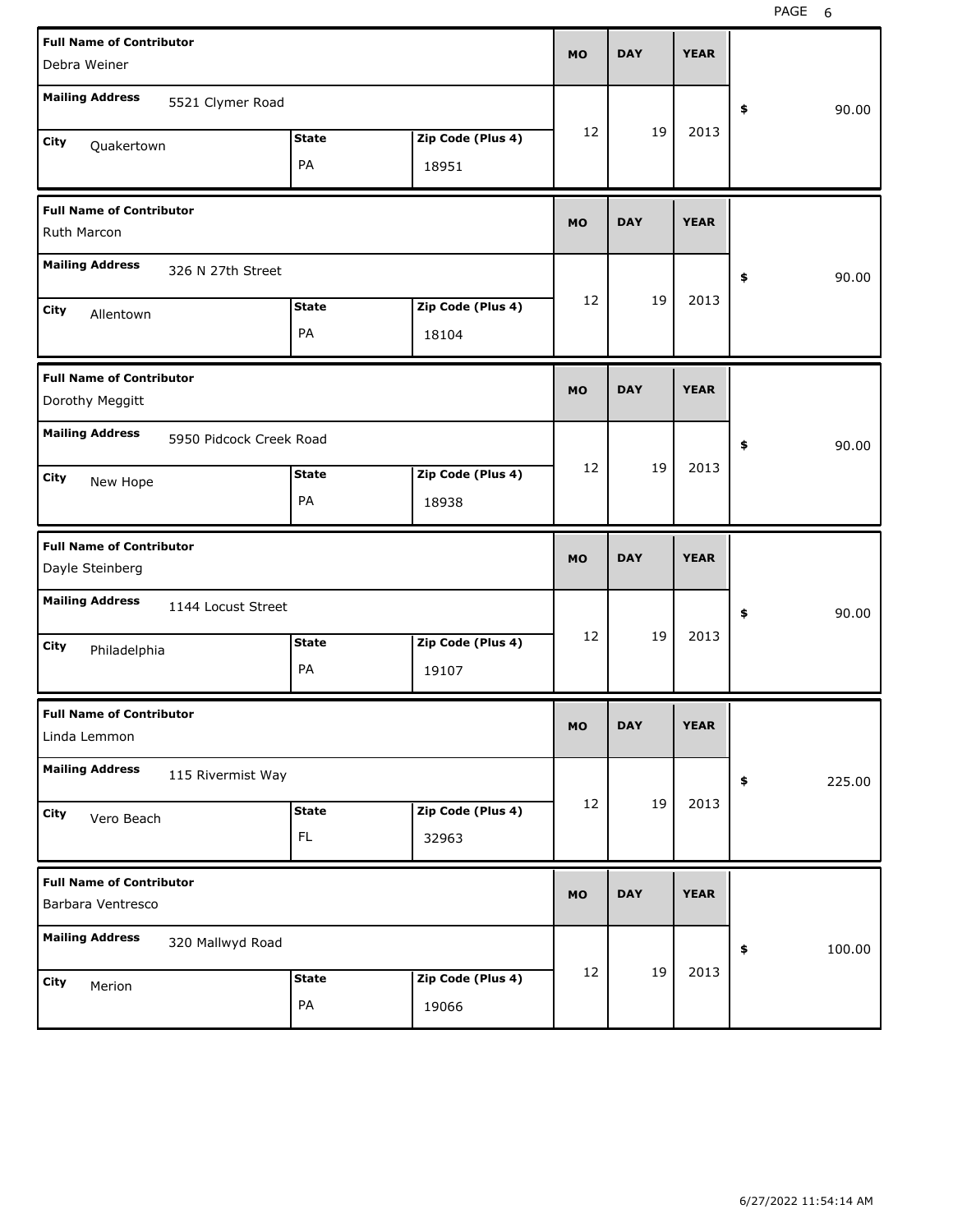| <b>Full Name of Contributor</b><br>Mary Houghton                             |             |                            | <b>MO</b> | <b>DAY</b> | <b>YEAR</b> |                                     |
|------------------------------------------------------------------------------|-------------|----------------------------|-----------|------------|-------------|-------------------------------------|
| <b>Mailing Address</b><br>21 Orchard Lane                                    |             |                            |           |            |             | \$<br>75.00                         |
| City<br>Villanova                                                            | State<br>PA | Zip Code (Plus 4)<br>19085 | 12        | 19         | 2013        |                                     |
|                                                                              |             |                            |           |            |             |                                     |
| Enter Grand Total of Part A on Schedule I, Detailed Summary Page, Section 2. |             |                            |           |            |             | \$<br><b>PAGE TOTAL</b><br>2,210.00 |
|                                                                              |             |                            |           |            |             |                                     |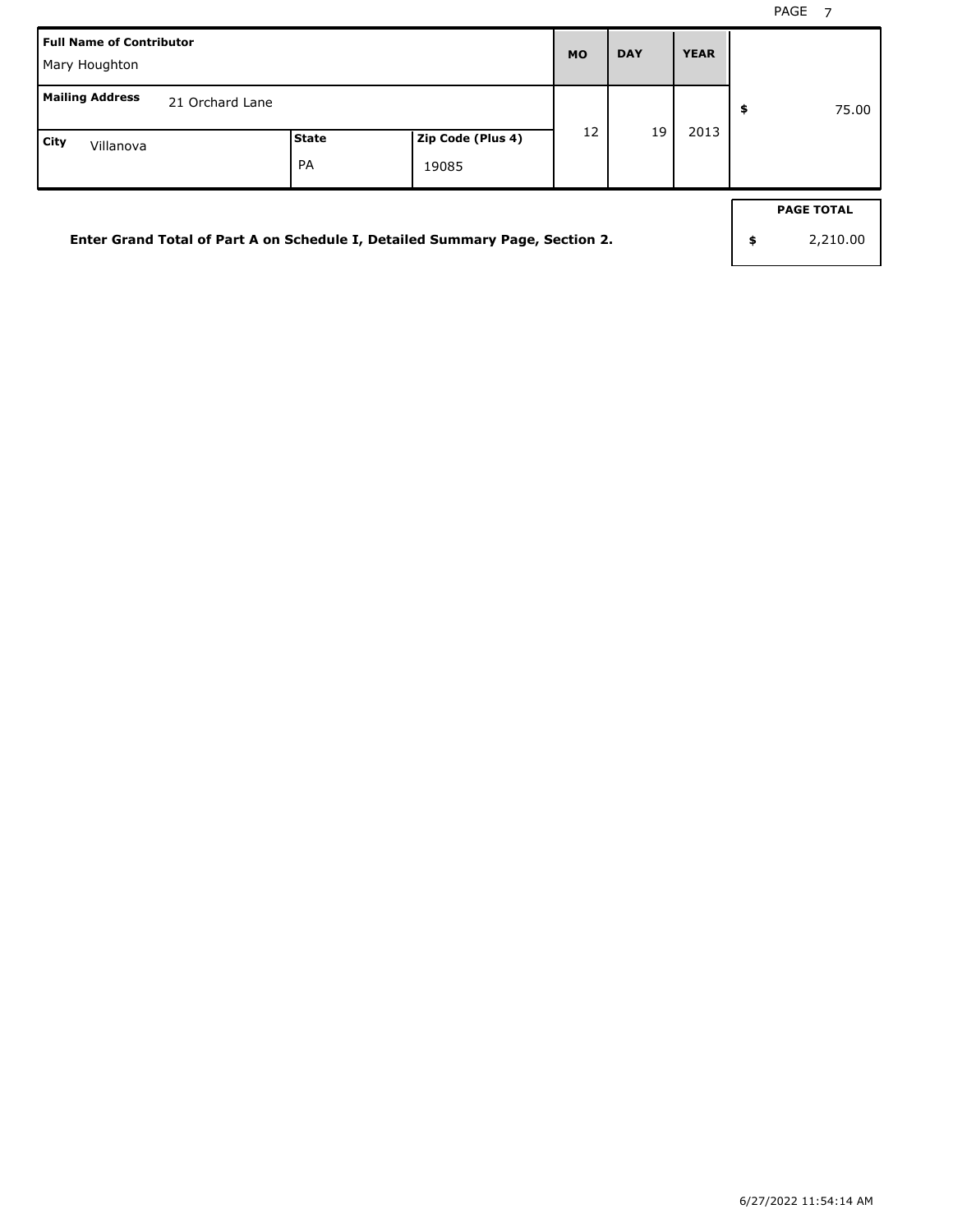# **PART C Contributions Received From Political Committees**

**OVER \$250.00**

 **Use this Part to itemize only contributions received from Political committees with an aggregate value from Over \$250.00 in the reporting period.**

| Name of Filing Committee or Candidate                                        |              |  | <b>Reporting Period</b> |           |             |             |    |                   |
|------------------------------------------------------------------------------|--------------|--|-------------------------|-----------|-------------|-------------|----|-------------------|
|                                                                              |              |  | From:                   |           |             | To:         |    |                   |
|                                                                              |              |  |                         |           | <b>DATE</b> |             |    | <b>AMOUNT</b>     |
| <b>Full Name of Contributing Committee</b>                                   |              |  |                         | <b>MO</b> | <b>DAY</b>  | <b>YEAR</b> |    |                   |
| <b>Mailing Address</b>                                                       |              |  |                         |           |             |             | \$ | 0.00              |
| City                                                                         | <b>State</b> |  | Zip Code (Plus 4)       |           |             |             |    |                   |
|                                                                              |              |  |                         |           |             |             |    | <b>PAGE TOTAL</b> |
| Enter Grand Total of Part C on Schedule I, Detailed Summary Page, Section 3. |              |  |                         |           |             |             | \$ | 0.00              |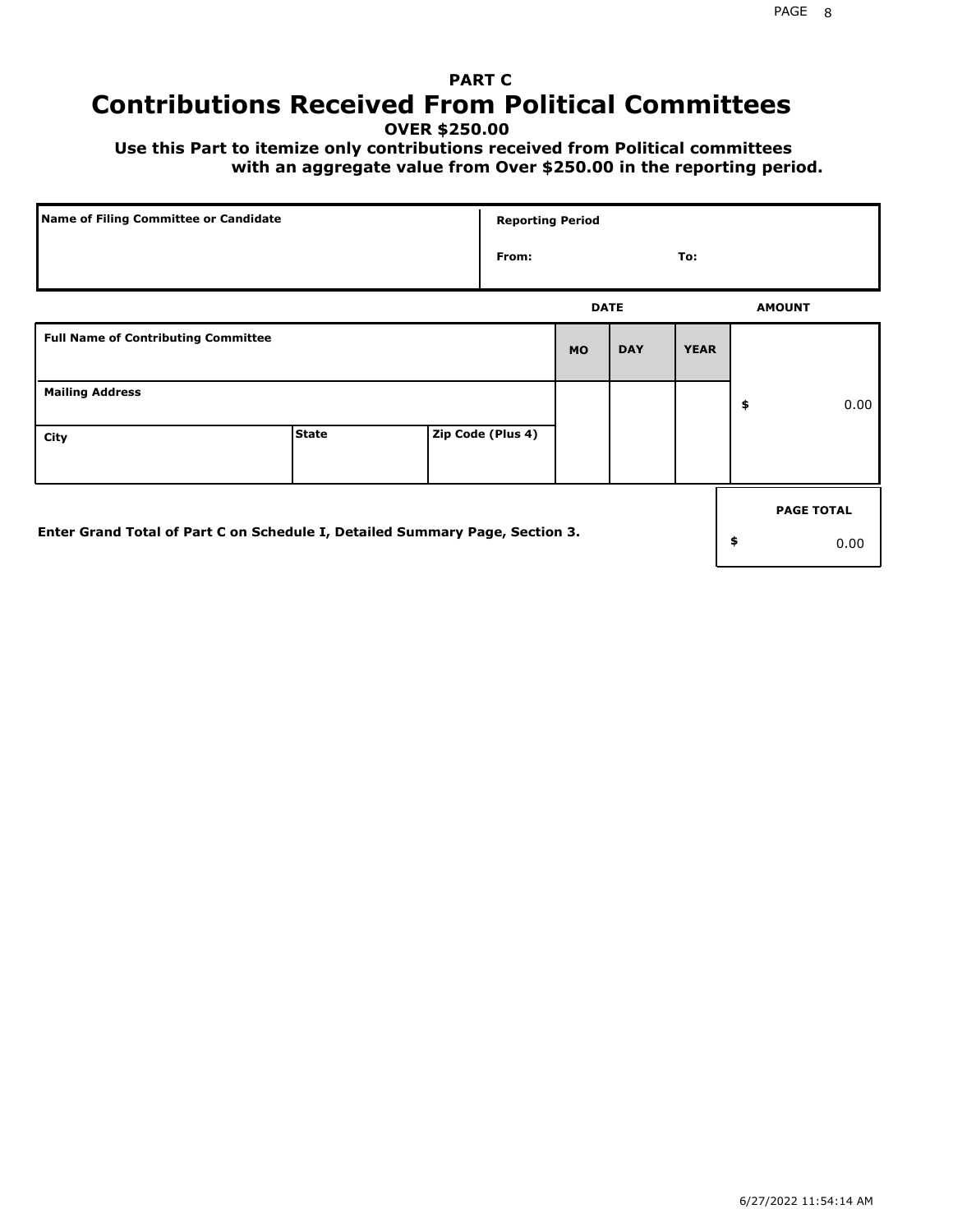# **PART D ALL OTHER CONTRIBUTIONS**

### **OVER \$250.00**

### **Use this Part to itemize all other contributions with an aggregate value of**

 **over \$250.00 in the reporting period.**

 **(Exclude contributions from political committees reported in Part C.)** 

| Name of Filing Committee or Candidate                    |                    |                            | <b>Reporting Period</b> |            |             |             |                |  |
|----------------------------------------------------------|--------------------|----------------------------|-------------------------|------------|-------------|-------------|----------------|--|
| Planned Parenthood PA Advocates<br>From:                 |                    |                            |                         | 11/26/2013 | To:         | 12/31/2013  |                |  |
|                                                          |                    |                            |                         |            | <b>DATE</b> |             | <b>AMOUNT</b>  |  |
| <b>Full Name of Contributor</b><br>William W Warren Jr   |                    |                            |                         | <b>MO</b>  | <b>DAY</b>  | <b>YEAR</b> |                |  |
| <b>Mailing</b><br>2311 Briarcliff Road<br><b>Address</b> |                    |                            |                         |            |             |             | \$<br>1,000.00 |  |
| City<br>Harrisburg                                       | <b>State</b><br>PA | Zip Code (Plus 4)<br>17104 |                         | 12         | 30          | 2013        |                |  |

| <b>Employer Name</b><br>Unknown                                              |            |  | <b>Occupation</b><br>Unknown |                   |                   |  |  |
|------------------------------------------------------------------------------|------------|--|------------------------------|-------------------|-------------------|--|--|
| <b>Employer Mailing Address/Principal Place of</b><br>lBusiness              | City       |  | l State                      | Zip Code (Plus 4) |                   |  |  |
| <b>Unknown</b>                                                               | Harrisburg |  | PA                           | 17104             |                   |  |  |
| Enter Grand Total of Part C on Schedule I, Detailed Summary Page, Section 3. |            |  |                              |                   | <b>PAGE TOTAL</b> |  |  |
|                                                                              |            |  |                              | \$                | 1,000.00          |  |  |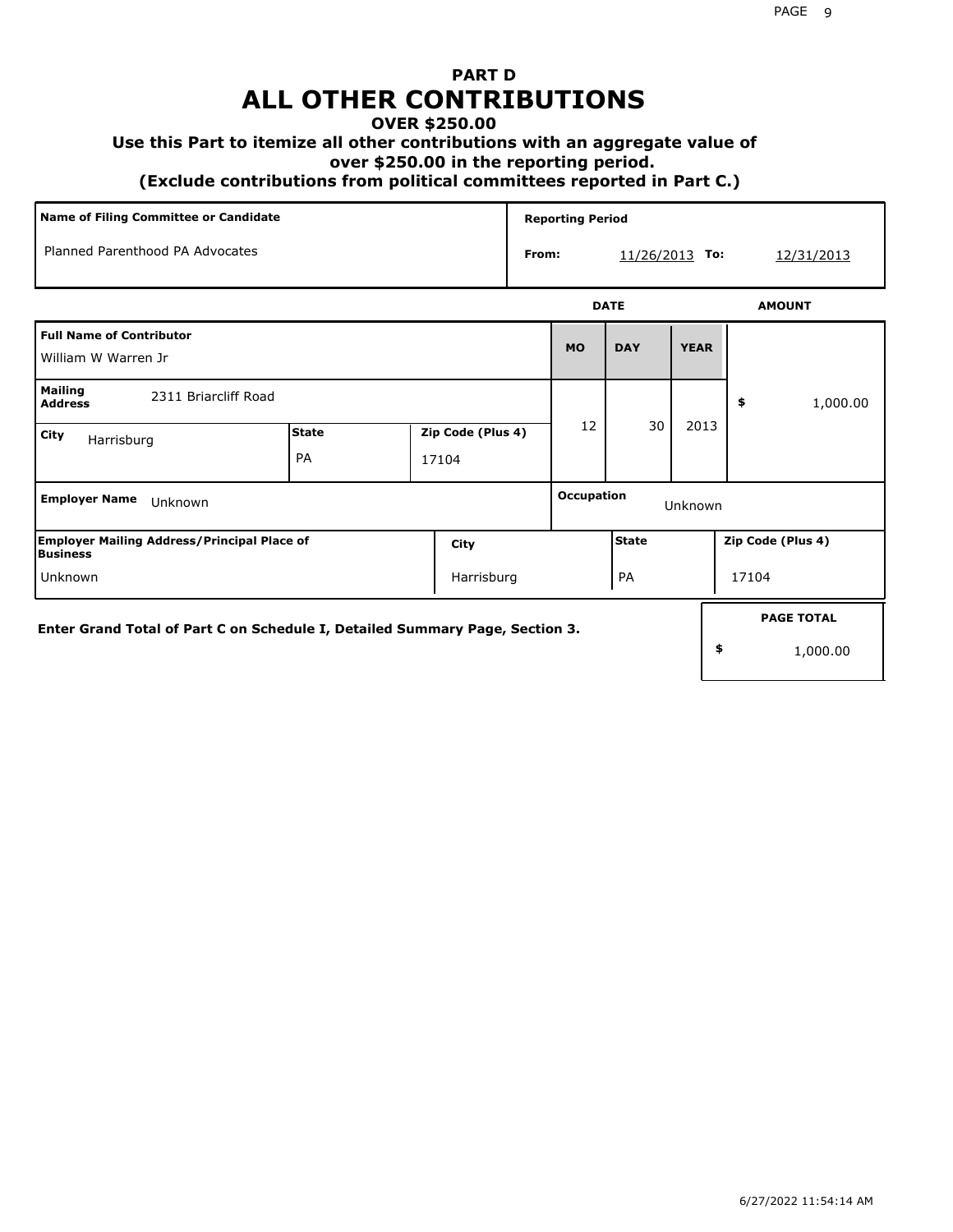### **PART E OTHER RECEIPTS**

### **REFUNDS, INTEREST INCOME, RETURNED CHECKS, ETC.**

### **Use this Part to report refunds received, interest earned, returned checks and**

### **prior expenditures that were returned to the filer.**

| Name of Filing Committee or Candidate                                        |              |                   | <b>Reporting Period</b> |           |             |             |    |                   |      |
|------------------------------------------------------------------------------|--------------|-------------------|-------------------------|-----------|-------------|-------------|----|-------------------|------|
|                                                                              |              |                   | From:                   |           |             | To:         |    |                   |      |
|                                                                              |              |                   |                         |           | <b>DATE</b> |             |    | <b>AMOUNT</b>     |      |
| <b>Full Name</b>                                                             |              |                   |                         | <b>MO</b> | <b>DAY</b>  | <b>YEAR</b> |    |                   |      |
| <b>Mailing Address</b>                                                       |              |                   |                         |           |             |             | \$ |                   | 0.00 |
| City                                                                         | <b>State</b> | Zip Code (Plus 4) |                         |           |             |             |    |                   |      |
| <b>Receipt Description</b>                                                   |              |                   |                         |           |             |             |    |                   |      |
| Enter Grand Total of Part E on Schedule I, Detailed Summary Page, Section 4. |              |                   |                         |           |             |             |    | <b>PAGE TOTAL</b> |      |
|                                                                              |              |                   |                         |           |             |             | \$ |                   | 0.00 |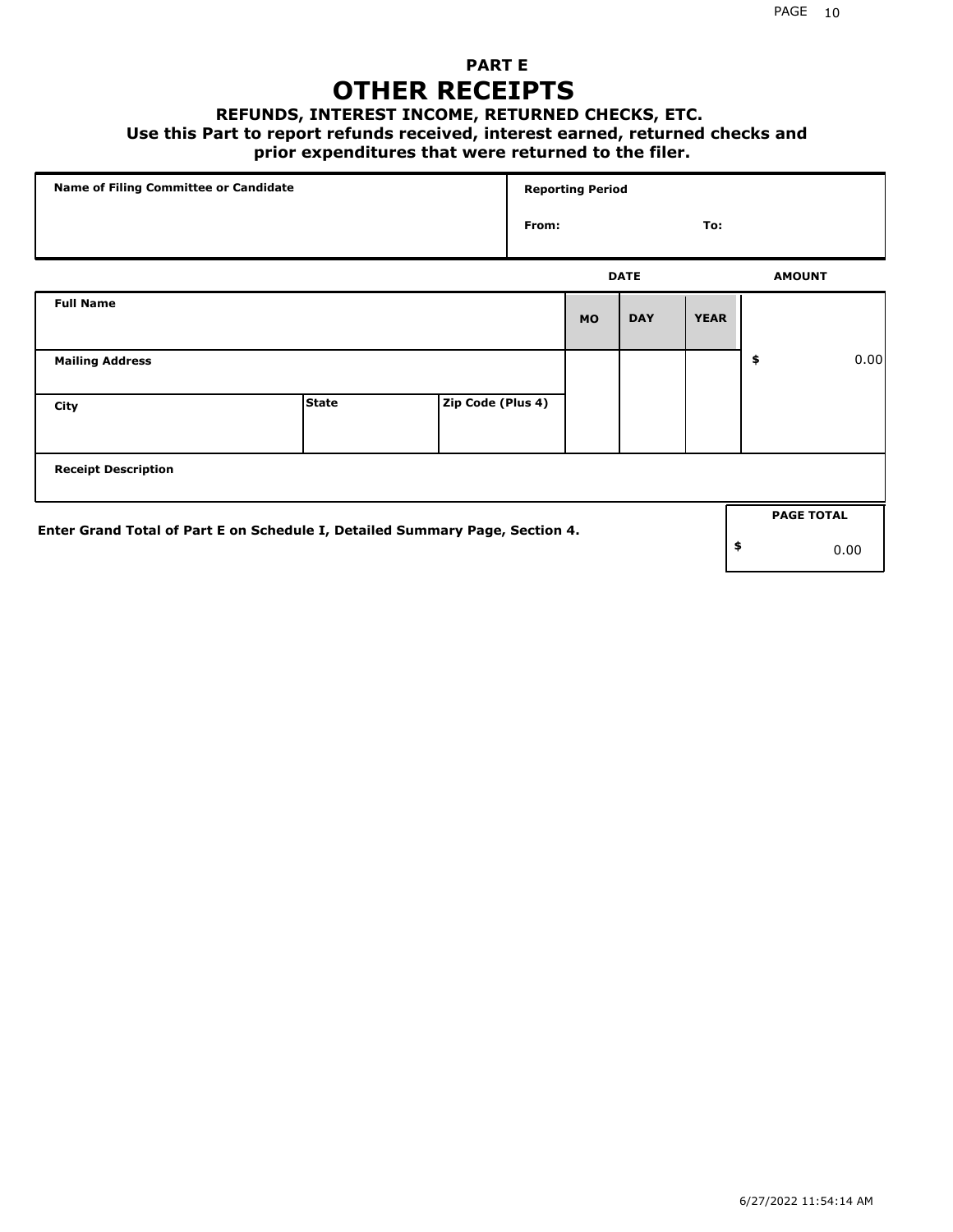### **SCHEDULE II IN-KIND CONTRIBUTIONS AND VALUABLE THINGS RECEIVED USE THIS SCHEDULE TO REPORT ALL IN-KIND CONTRIBUTIONS OF VALUABLE THINGS**

# **DURING THE REPORTING PERIOD.**

**Detailed Summary Page**

| <b>Name of Filing Committee or Candidate</b>                                                                                                                                | <b>Reporting Period</b> |                  |            |
|-----------------------------------------------------------------------------------------------------------------------------------------------------------------------------|-------------------------|------------------|------------|
| Planned Parenthood PA Advocates                                                                                                                                             | From:                   | $11/26/2013$ To: | 12/31/2013 |
| 1. UNITEMIZED IN-KIND CONTRIBUTIONS RECEIVED - VALUE OF \$50.00 OR LESS PER CONTRIBUTOR                                                                                     |                         |                  |            |
| <b>TOTAL for the Reporting Period</b>                                                                                                                                       | (1)                     | \$               | 0.00       |
| 2. IN-KIND CONTRIBUTIONS RECEIVED - VALUE OF \$50.01 TO \$250.00 (FROM PART F)                                                                                              |                         |                  |            |
| <b>TOTAL for the Reporting Period</b>                                                                                                                                       | (2)                     | \$               | 0.00       |
| 3. IN-KIND CONTRIBUTION RECIEVED - VALUE OVER \$250.00 (FROM PART G)                                                                                                        |                         |                  |            |
| <b>TOTAL for the Reporting Period</b>                                                                                                                                       | (3)                     | \$               | 0.00       |
| TOTAL VALUE OF IN-KIND CONTRIBUTIONS DURING THIS REPORTING PERIOD (Add and enter<br>amount totals from Boxes 1,2, and 3; also enter on Page 1, Reports Cover Page, Item F.) |                         | \$               | 0.00       |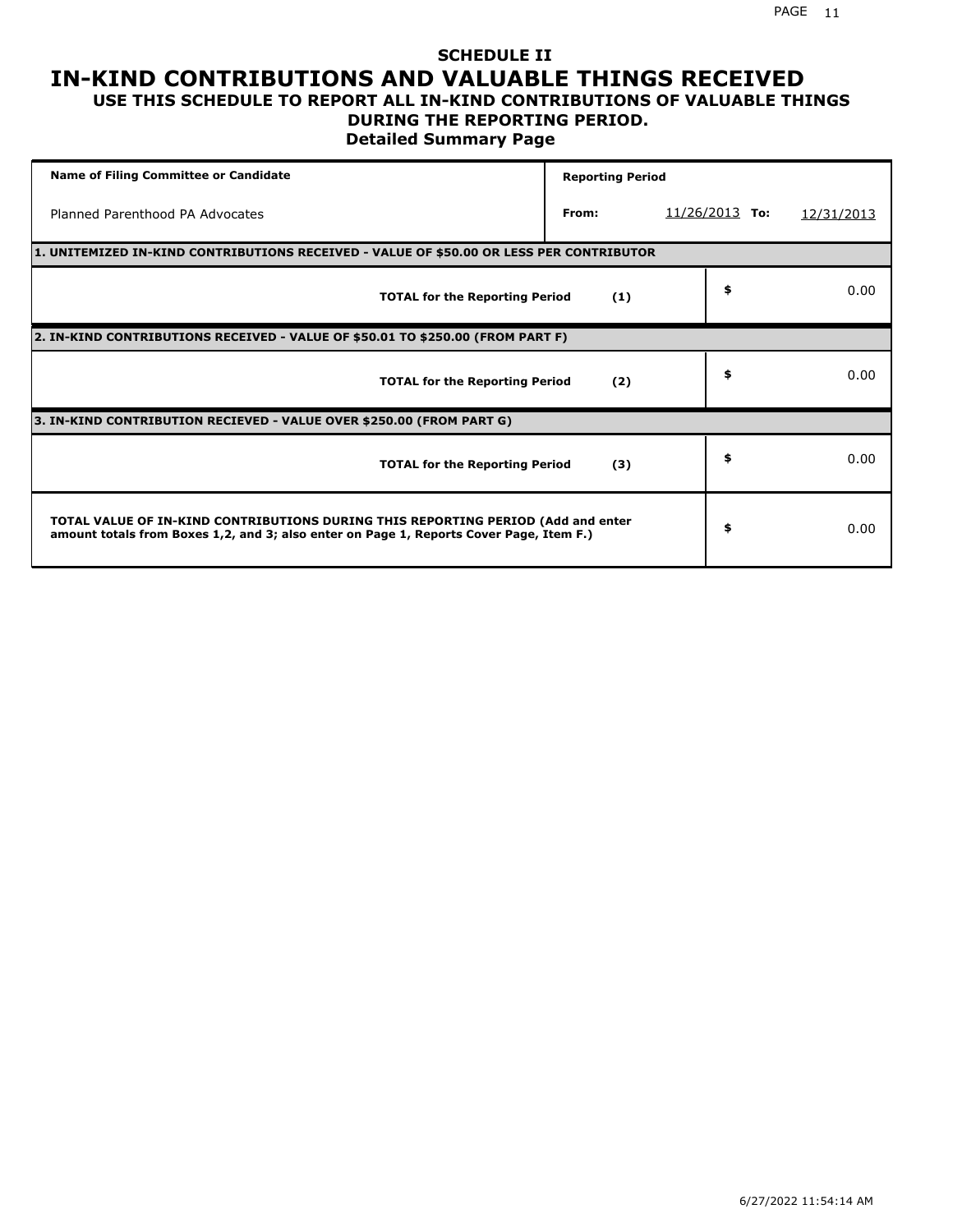# **SCHEDULE II PART F IN-KIND CONTRIBUTIONS RECEIVED**

## **VALUE OF \$50.01 TO \$250.00**

| Name of Filing Committee or Candidate                                                                                              |              |                   | <b>Reporting Period</b> |             |             |               |      |  |
|------------------------------------------------------------------------------------------------------------------------------------|--------------|-------------------|-------------------------|-------------|-------------|---------------|------|--|
|                                                                                                                                    |              |                   | From:                   |             |             | To:           |      |  |
|                                                                                                                                    |              |                   |                         | <b>DATE</b> |             | <b>AMOUNT</b> |      |  |
| <b>Full Name of Contributor</b>                                                                                                    |              |                   | <b>MO</b>               | <b>DAY</b>  | <b>YEAR</b> |               |      |  |
| <b>Mailing Address</b>                                                                                                             |              |                   |                         |             |             | \$            | 0.00 |  |
| City                                                                                                                               | <b>State</b> | Zip Code (Plus 4) |                         |             |             |               |      |  |
| <b>Description of Contribution:</b>                                                                                                |              |                   |                         |             |             |               |      |  |
| Enter Grand Total of Part F on Schedule II, In-Kind Contributions Detailed Summary Page,<br><b>PAGE TOTAL</b><br><b>Section 2.</b> |              |                   |                         |             |             |               |      |  |
|                                                                                                                                    |              |                   |                         |             | \$          |               | 0.00 |  |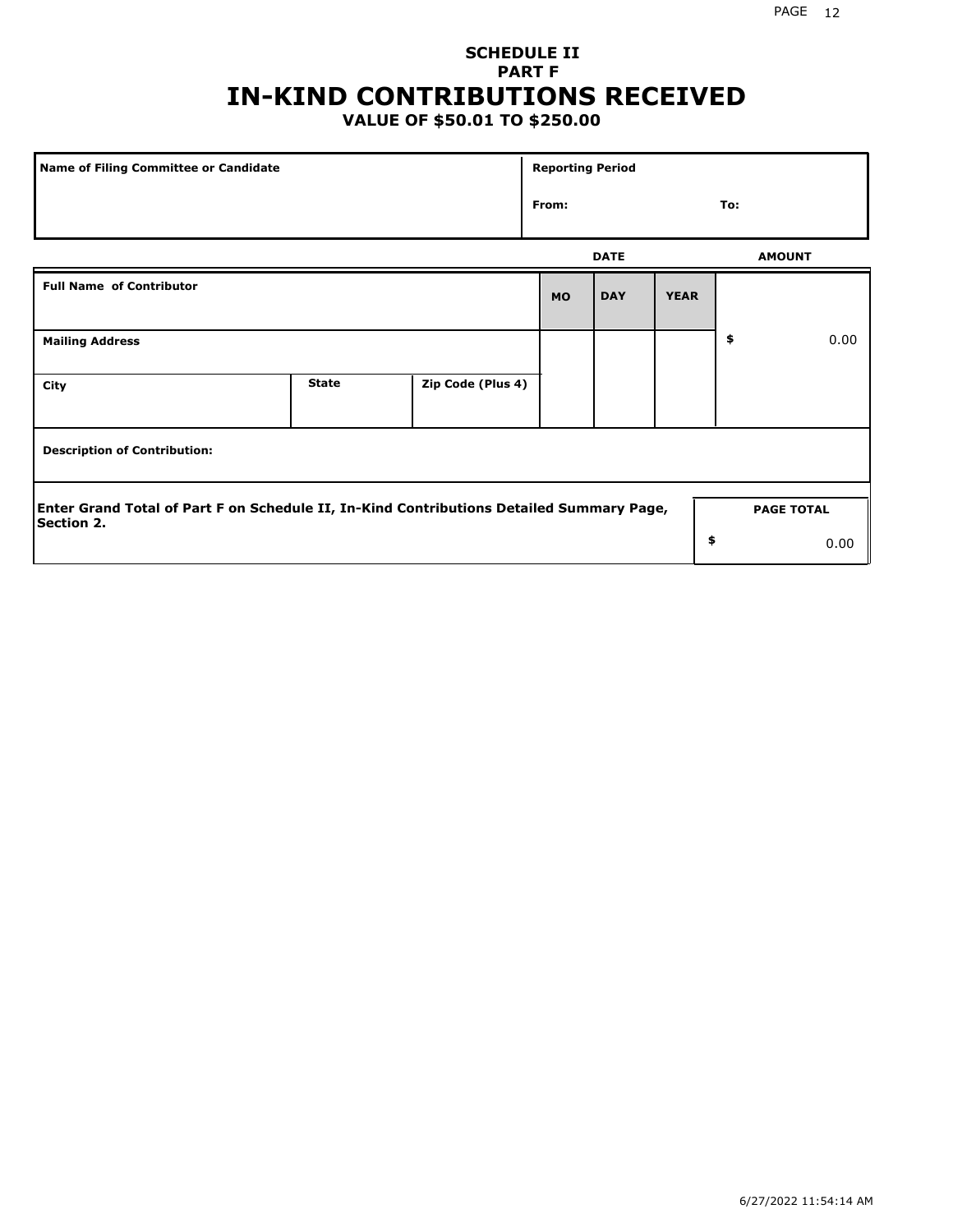### PAGE 13

### **SCHEDULE II PART G IN-KIND CONTRIBUTIONS RECEIVED VALUE OVER \$250.00**

| <b>Name of Filing Committee or Candidate</b>                                                                  |              |  | <b>Reporting Period</b> |              |           |                            |             |                                    |      |                           |
|---------------------------------------------------------------------------------------------------------------|--------------|--|-------------------------|--------------|-----------|----------------------------|-------------|------------------------------------|------|---------------------------|
|                                                                                                               |              |  |                         | From:        |           |                            | To:         |                                    |      |                           |
|                                                                                                               |              |  |                         |              |           |                            | <b>DATE</b> |                                    |      | <b>AMOUNT</b>             |
| <b>Full Name of Contributor</b>                                                                               |              |  |                         |              | <b>MO</b> | <b>DAY</b>                 | <b>YEAR</b> |                                    |      |                           |
| <b>Mailing Address</b>                                                                                        |              |  |                         |              |           |                            |             | \$                                 | 0.00 |                           |
| City                                                                                                          | <b>State</b> |  | Zip Code(Plus 4)        |              |           |                            |             |                                    |      |                           |
| <b>Employer of Contributor</b>                                                                                |              |  |                         |              |           | Occupation                 |             |                                    |      |                           |
| <b>Employer Mailing Address/Principal Place of</b><br>City<br><b>Business</b>                                 |              |  |                         | <b>State</b> |           | <b>Zip Code(Plus</b><br>4) |             | <b>Description of Contribution</b> |      |                           |
| Enter Grand Total of Part G on Schedule II, In-Kind Contributions Detailed<br><b>Summary Page, Section 3.</b> |              |  |                         |              |           |                            |             |                                    |      | <b>PAGE TOTAL</b><br>0.00 |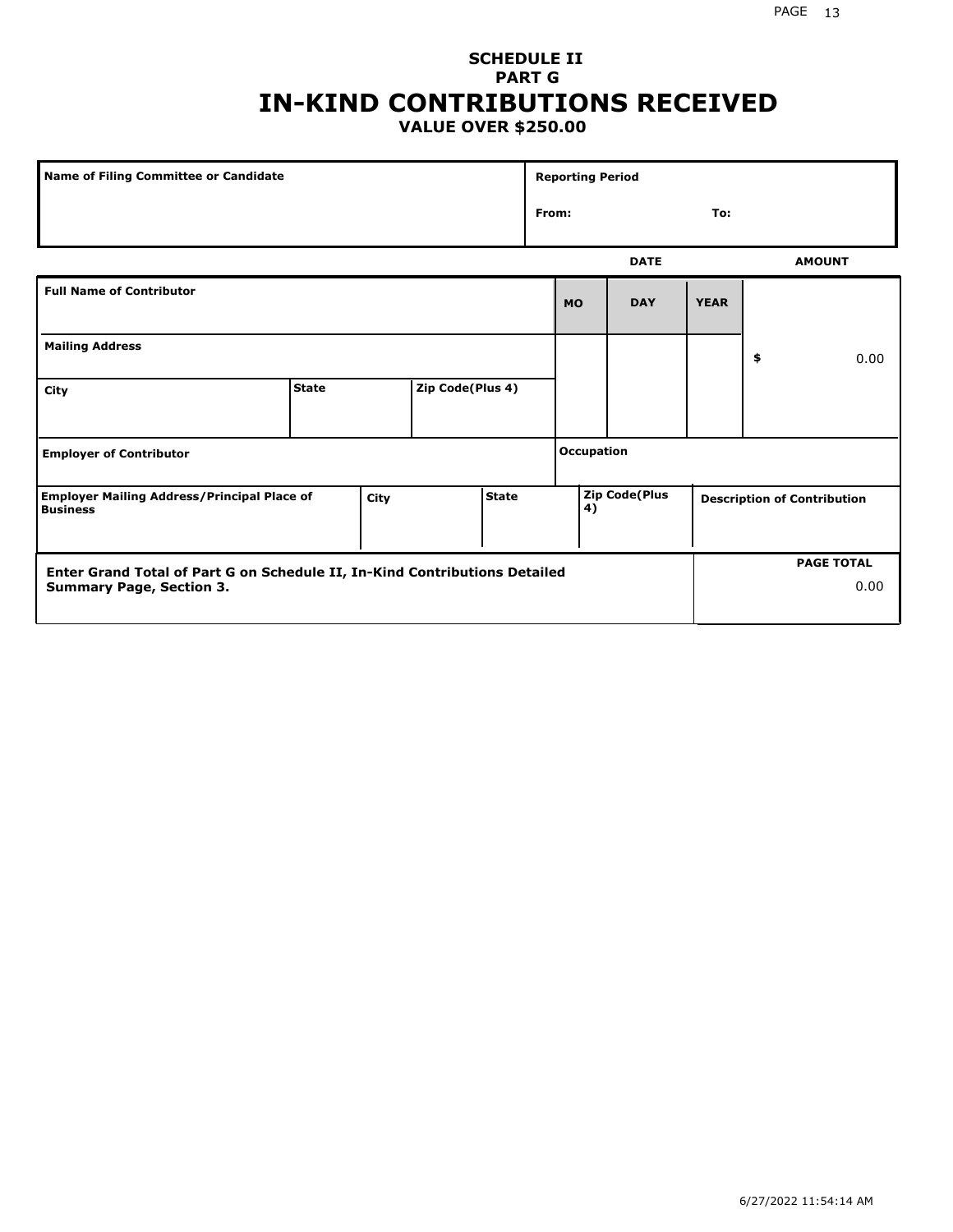# **SCHEDULE III STATEMENT OF EXPENDITURES**

| <b>Name of Filing Committee or Candidate</b>          |                                                  |                            | <b>Reporting Period</b>                                  |             |                                                              |     |            |  |  |
|-------------------------------------------------------|--------------------------------------------------|----------------------------|----------------------------------------------------------|-------------|--------------------------------------------------------------|-----|------------|--|--|
| Planned Parenthood PA Advocates                       |                                                  |                            | From                                                     |             | 11/26/2013                                                   | To: | 12/31/2013 |  |  |
|                                                       |                                                  |                            |                                                          | <b>DATE</b> |                                                              |     |            |  |  |
| <b>To Whom Paid</b><br>Capital Copy Service           | <b>MO</b>                                        | <b>DAY</b>                 | <b>YEAR</b>                                              |             |                                                              |     |            |  |  |
| <b>Mailing Address</b><br>300 N. Second Street        |                                                  |                            |                                                          | 3           | 2013                                                         | \$  | 88.90      |  |  |
| City<br>Harrisburg                                    | <b>State</b><br>Zip Code (Plus 4)<br>PA<br>17108 |                            |                                                          |             | <b>Description of Expenditure</b><br><b>Printing Service</b> |     |            |  |  |
| <b>To Whom Paid</b><br>Friends of Erin Molchany       |                                                  |                            |                                                          | <b>DAY</b>  | <b>YEAR</b>                                                  |     |            |  |  |
| <b>Mailing Address</b><br>PO Box 60122                | 12                                               | 9                          | 2013                                                     | \$          | 500.00                                                       |     |            |  |  |
| City<br>Pittsburgh                                    | <b>State</b><br>PA                               | Zip Code (Plus 4)<br>15211 | <b>Description of Expenditure</b><br>Donation            |             |                                                              |     |            |  |  |
| <b>To Whom Paid</b><br><b>TransFirst Discount LLC</b> |                                                  |                            |                                                          | <b>DAY</b>  | <b>YEAR</b>                                                  |     |            |  |  |
| <b>Mailing Address</b><br>Unknown                     |                                                  |                            | 12                                                       | 10          | 2013                                                         | \$  | 64.40      |  |  |
| City<br>Unknown                                       | <b>State</b><br>PA                               | Zip Code (Plus 4)<br>17102 | <b>Description of Expenditure</b><br>Bank Fee's          |             |                                                              |     |            |  |  |
| <b>To Whom Paid</b><br>Senator Tartaglione            | <b>MO</b>                                        | <b>DAY</b>                 | <b>YEAR</b>                                              |             |                                                              |     |            |  |  |
| <b>Mailing Address</b><br>Senate Box 203002           |                                                  |                            | 12                                                       | 12          | 2013                                                         | \$  | 500.00     |  |  |
| City<br>Harrisburg                                    | <b>State</b><br>PA                               | Zip Code (Plus 4)<br>17120 | <b>Description of Expenditure</b><br>Donation            |             |                                                              |     |            |  |  |
| <b>To Whom Paid</b><br>United States Postal Service   |                                                  |                            | <b>MO</b>                                                | <b>DAY</b>  | <b>YEAR</b>                                                  |     |            |  |  |
| <b>Mailing Address</b><br>1425 Crooked Hill Road      |                                                  |                            | 12                                                       | 17          | 2013                                                         | \$  | 200.00     |  |  |
| City<br>Harrisburg                                    | <b>State</b><br>PA                               | Zip Code (Plus 4)<br>17107 | <b>Description of Expenditure</b><br>Mail Permit Renewal |             |                                                              |     |            |  |  |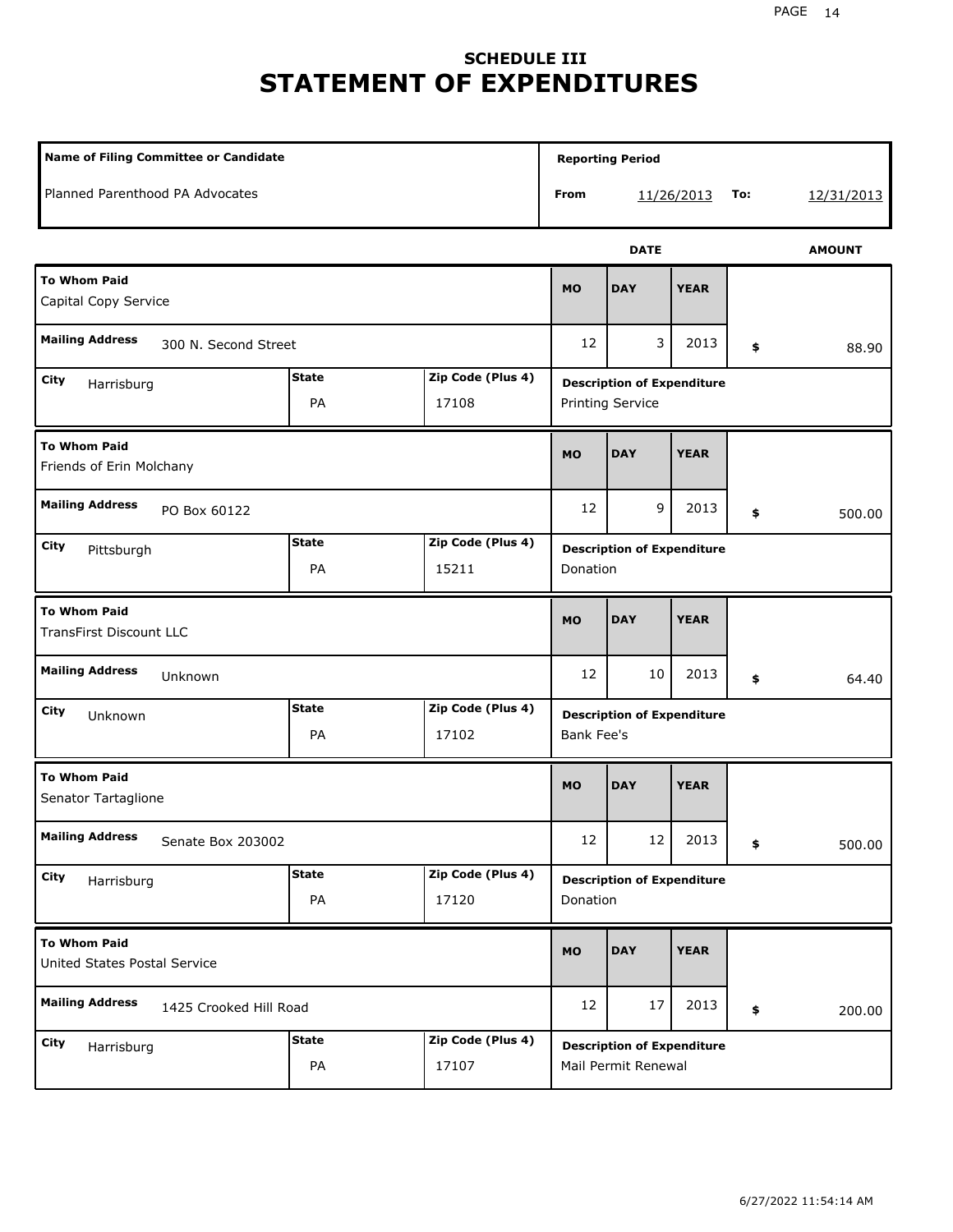| <b>To Whom Paid</b><br>Planned Parenthood PA Advocates                  |                   |                    |                            | <b>MO</b>                                                                 | <b>DAY</b>                                                           | <b>YEAR</b> |    |                               |
|-------------------------------------------------------------------------|-------------------|--------------------|----------------------------|---------------------------------------------------------------------------|----------------------------------------------------------------------|-------------|----|-------------------------------|
| <b>Mailing Address</b>                                                  | 1514 N 2nd Street |                    |                            | 12                                                                        | 18                                                                   | 2013        | \$ | 1,297.83                      |
| <b>State</b><br>Zip Code (Plus 4)<br>City<br>Harrisburg<br>PA<br>17102  |                   |                    |                            | <b>Description of Expenditure</b><br>PAC portion of Nov Salary            |                                                                      |             |    |                               |
| <b>To Whom Paid</b><br>Planned Parenthood PA Advocates                  |                   |                    |                            | <b>MO</b>                                                                 | <b>DAY</b>                                                           | <b>YEAR</b> |    |                               |
| <b>Mailing Address</b><br>1514 N 2nd Street                             |                   |                    |                            |                                                                           | 18                                                                   | 2013        | \$ | 203.67                        |
| <b>State</b><br>Zip Code (Plus 4)<br>City<br>Harrisburg<br>PA<br>17102  |                   |                    |                            | <b>Description of Expenditure</b><br>PAC portion of Nov office allocation |                                                                      |             |    |                               |
| <b>To Whom Paid</b><br>Planned Parenthood PA Advocates                  |                   |                    |                            | <b>MO</b>                                                                 | <b>DAY</b>                                                           | <b>YEAR</b> |    |                               |
| <b>Mailing Address</b><br>1514 N 2nd Street                             |                   |                    |                            | 12                                                                        | 19                                                                   | 2013        | \$ | 147.24                        |
| City<br>Harrisburg                                                      |                   | <b>State</b><br>PA | Zip Code (Plus 4)<br>17102 |                                                                           | <b>Description of Expenditure</b><br>PAC portion of Nov CC purchases |             |    |                               |
| <b>To Whom Paid</b><br>Santarsiero for State Representative             |                   |                    |                            | <b>MO</b>                                                                 | <b>DAY</b>                                                           | <b>YEAR</b> |    |                               |
| <b>Mailing Address</b><br>PO Box 352                                    |                   |                    |                            | 12                                                                        | 20                                                                   | 2013        | \$ | 250.00                        |
| City<br>Yardley                                                         |                   | <b>State</b><br>PA | Zip Code (Plus 4)<br>19067 | Donation                                                                  | <b>Description of Expenditure</b>                                    |             |    |                               |
| <b>To Whom Paid</b><br>Friends of Chuck McIlhinney                      |                   |                    |                            | <b>MO</b>                                                                 | <b>DAY</b>                                                           | <b>YEAR</b> |    |                               |
| <b>Mailing Address</b><br>PO Box 2014                                   |                   |                    |                            | 12                                                                        | 26                                                                   | 2013        | \$ | 500.00                        |
| City<br>Doylestown                                                      |                   | <b>State</b><br>PA | Zip Code (Plus 4)<br>18901 | <b>Description of Expenditure</b><br>Donation                             |                                                                      |             |    |                               |
| Enter Grand Total of Expenditures on Page 1, Report Cover Page, Item D. |                   |                    |                            |                                                                           |                                                                      |             | \$ | <b>PAGE TOTAL</b><br>3,752.04 |